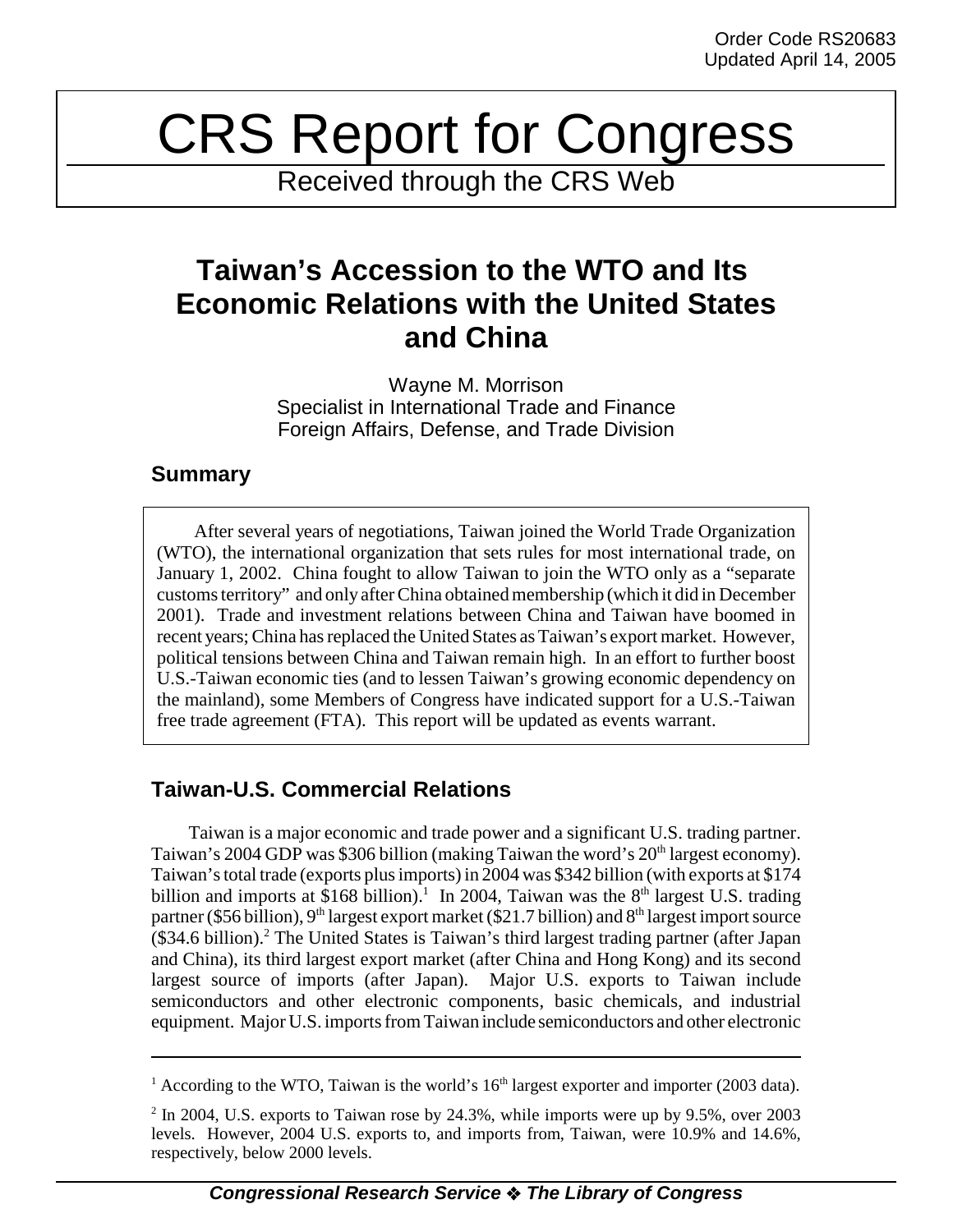components, computer equipment, and communications equipment. Total U.S. foreign direct investment (FDI) in Taiwan (on a historical cost basis) in 2003 was \$11.0 billion, while Taiwan FDI in the United States was \$2.7 billion.

|                                                   | 2000    | 2001    | 2002    | 2003    | 2004    | 2004-2004<br>% Change |
|---------------------------------------------------|---------|---------|---------|---------|---------|-----------------------|
| <b>Total U.S. Exports to Taiwan</b>               | 22.4    | 18.2    | 18.4    | 17.5    | 21.7    | 24.3                  |
| Top 3 U.S. Exports to Taiwan                      |         |         |         |         |         |                       |
| Semiconductors and other<br>electronic components | 5.5     | 4.2     | 4.9     | 4.5     | 4.1     | $-9.4$                |
| <b>Basic chemicals</b>                            | 1.5     | 1.1     | 1.2     | 1.4     | 2.1     | 51.2                  |
| Industrial machinery                              | 2.7     | 1.0     | 1.0     | 0.7     | 1.6     | 141.4                 |
| <b>Total U.S. Imports from Taiwan</b>             | 40.5    | 33.4    | 32.2    | 31.6    | 34.6    | 9.5                   |
| Top 3 U.S. Imports from Taiwan                    |         |         |         |         |         |                       |
| Semiconductors and other<br>electronic components | 10.4    | 7.2     | 6.3     | 6.2     | 7.3     | 17.7                  |
| Computer equipment                                | 8.3     | 7.0     | 7.1     | 5.4     | 4.1     | $-22.8$               |
| Communications equipment                          | 1.4     | 1.1     | 0.9     | 1.0     | 1.4     | 43.8                  |
| <b>U.S. Trade Balance</b>                         | $-16.1$ | $-15.2$ | $-13.8$ | $-14.1$ | $-12.9$ |                       |

**Table 1. U.S.-Taiwan Commercial Relations: 2000-2004 Years** (\$ millions)

**Source:** U.S. International Trade Commission DataWeb.

### **Taiwan and the WTO**

Taiwan's attempt to join the General Agreement on Tariffs and Trade (GATT) and its successor organization, the World Trade Organization (WTO), dates back to 1990. In September 1992, a GATT Working Party was established to handle Taiwan's application to the GATT as "the Separate Customs Territory of Taiwan, Penghu, Kinmen and Matsu," or "Chinese Taipei" (a designation similar to that of Hong Kong and Macau, both of which, while not independent countries, are WTO members). At that time, several GATT signatories indicated support for allowing Taiwan to join the GATT only after China did, a position supported by many members when the WTO was established in 1995.

 Taiwan's WTO membership was formally approved on November 11, 2001, the day after China's WTO membership was approved.<sup>3</sup> On December 2, 2001, the Taiwanese government notified the WTO that it had ratified its WTO accession agreement, and on January 1, 2002, it joined the WTO Under the terms of its WTO accession, Taiwan agreed to cut tariffs and remove non-tariff barriers over specified time periods:

! **Tariffs.** Simple average tariffs on agricultural products dropped from their pre-WTO level of 20% to14% in 2002, and will fall to 12.9% by

<sup>&</sup>lt;sup>3</sup> Later that month, Taiwan's Legislative Yuan passed a comprehensive revision to its tariff schedules to reflect its WTO commitments.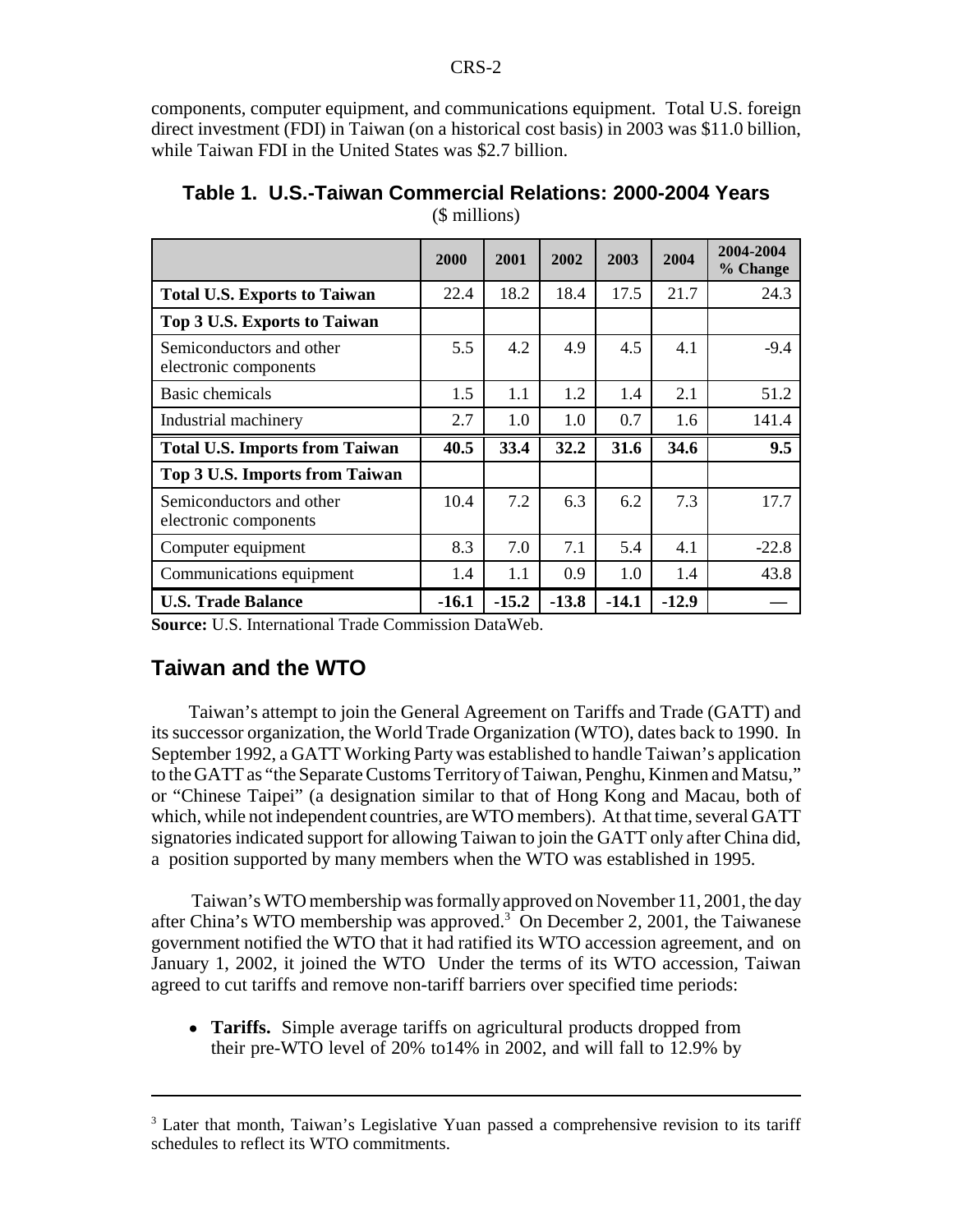2007 when tariff cuts are fully implemented.<sup>4</sup> Similarly, simple average tariffs on industrial goods dropped from 6.0% to 5.8% (in 2002) and scheduled to fall to 4.2% in 2004. Taiwan agreed to join all Uruguay Round zero-for-zero initiatives by eliminating all tariffs on paper, pharmaceuticals, medical equipment, construction equipment, steel, toys, furniture, agriculture equipment, civil aircraft, distilled spirits, and information technology products. Taiwan also agreed to participate in the WTO Chemical Harmonization Initiative.

- ! **Automotive Products.** Taiwan agreed to cut tariffs on imported autos from 30% to 10%, decrease the commodity tax on vehicle imports, eliminate an existing 9% subsidy on automobile components designed in Taiwan, and remove a 50% local content requirement for auto parts.
- ! **Government Procurement.** Taiwan agreed to join the WTO Government Procurement Agreement (GPA), which will open its procurement markets to a wide range of U.S. products, including power-generating, transport and power transmission services.<sup>5</sup> Taiwan also agreed to implement a new, more fair and transparent, contract and dispute resolution system regarding government contracts.
- ! **Services.** Upon WTO accession, Taiwan agreed to open completely a number of service sectors, including professional services (architects, accountants, engineers, lawyers), audiovisual services, express delivery services, advertising, computer services, construction, wholesale and retail distribution, franchising, and environmental services. Taiwan also agreed to allow foreign companies to hold a controlling interest in Taiwan communications companies, and to remove various barriers for telecommunication services in Taiwan. Finally, Taiwan agreed to provide substantially full market access and national treatment in the full range of financial services, such as banking, insurance, and securities.
- ! **Agriculture.** Taiwan agreed to immediately liberalize previously closed markets for rice; expand market access for pork, poultry, and variety meats; and to make significant immediate tariff reductions on hundreds of agricultural products (such as potato products, pears, grapes, grapefruit, sunflower oil, and soup). Taiwan also agreed to eliminate restrictive sanitary and phytosanitary (SPS) regulations.
- ! **Intellectual Property Rights (IPR)**. Taiwan agreed to makes its IPR protection regime conform to the WTO Agreement on Trade-Related Aspects of Intellectual Property Rights (TRIPs) upon accession.

<sup>&</sup>lt;sup>4</sup> Taiwan agreed to implement 68% of its tariff reductions upon accession. The remaining 32% (covering 2,217 tariff lines) will be implemented over time. For example, tariff reductions for most chemicals, iron and steal, auto parts, and plywood will be completed by 2004, and those for most motor vehicles by 2008.

<sup>5</sup> *The Taiwan Economic News* reported in December 2002 that Taiwan was close to completing negotiations to join the GPA. However, a final agreement has yet to be worked out.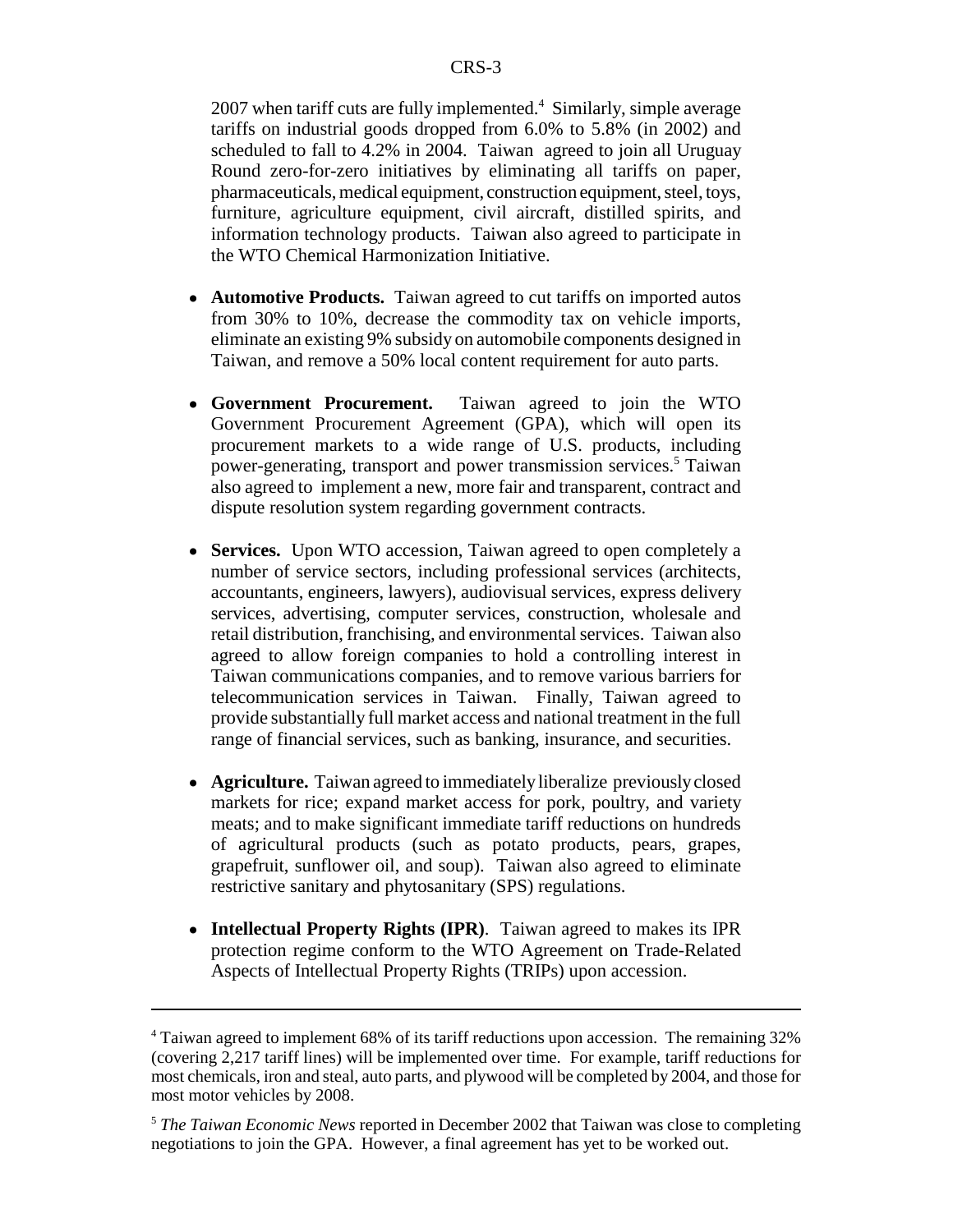U.S. government and business officials have given Taiwan relatively good marks for its WTO implementation efforts to date. However, complaints have arisen over a number of issues, including inadequate enforcement of IPR laws, failure to privatize state-owned enterprises, lack of transparency for trade rules and regulations, restrictive SPS measures, uneven administration of tariff-rate quotas (especially for rice), and regulatory barriers on pharmaceuticals and telecommunications.

#### **WTO and Taiwan-China Commercial Ties**

Bilateral trade flows have grown substantially since Taiwan and China joined the WTO, despite the current lack of direct economic and political links (most trade goes through Hong Kong). According to Taiwan trade data, its exports to China have risen from \$9.9 billion in 2002 to \$34 billion in 2004 (up 243%), while imports have risen from \$7.9 billion to \$16.7 billion (up 111%), making China one of Taiwan's fastest growing trading partners (see **Table 2**). In 2004 alone, Taiwan exports to, and imports from, China rose by 58.9% and 51.8%, respectively in 2004 (over 2003 levels). 6

Taiwan places significant restrictions on imports from China (especially products that might compete directly with Taiwanese-made goods). Many trade restrictions have been lifted in recent years, which has boosted imports from China. Taiwan's trade policies have helped it maintain large trade surpluses with China. Taiwan's trade data indicates that it had a \$17.3 billion trade surplus in 2004 (while Chinese data estimate that surplus at \$51.3 billion).

|                           | <b>Total Trade</b> | <b>Exports</b> | <b>Imports</b> | <b>Trade Balance</b> |
|---------------------------|--------------------|----------------|----------------|----------------------|
| Japan                     | 56.8               | 13.2           | 43.6           | $-30.4$              |
| <b>United States</b>      | 49.8               | 28.1           | 21.6           | 6.5                  |
| China                     | 50.7               | 34.0           | 16.7           | 17.3                 |
| Hong Kong                 | 31.9               | 29.8           | 2.1            | 27.7                 |
| South Korea               | 17.0               | 5.3            | 11.6           | $-6.3$               |
| <b>Taiwan World Trade</b> | 341.9              | 174.0          | 167.9          | 6.1                  |

#### **Table 2. Taiwan's Major Trading Partners: 2004**  (\$ billions)

**Sources:** Taiwan Bureau of Foreign Trade.

Taiwan has shifted many of its labor-intensive, export oriented, industries to the mainland. The actual level of Taiwanese FDI in the mainland is greatly debated. Taiwan maintains restrictions on the amount and types of investment that are allowed to be made in China by Taiwanese investors, although many seek to circumvent these restrictions by

<sup>&</sup>lt;sup>6</sup> Chinese trade data show the level of bilateral trade to be significantly higher than Taiwanese data. Chinese data estimate total trade with Taiwan at \$78.3 billion in 2004; imports from, and exports to, Taiwan were \$64.8 billion and \$13.5 billion, respectively. The disparity between China's and Taiwan's trade data is likely the result of how the two sides count trade that passes through Hong Kong. The Chinese data would indicate that a significant share of Taiwan exports to Hong Kong (as reported in official Taiwanese trade data) is actually re-exported to China.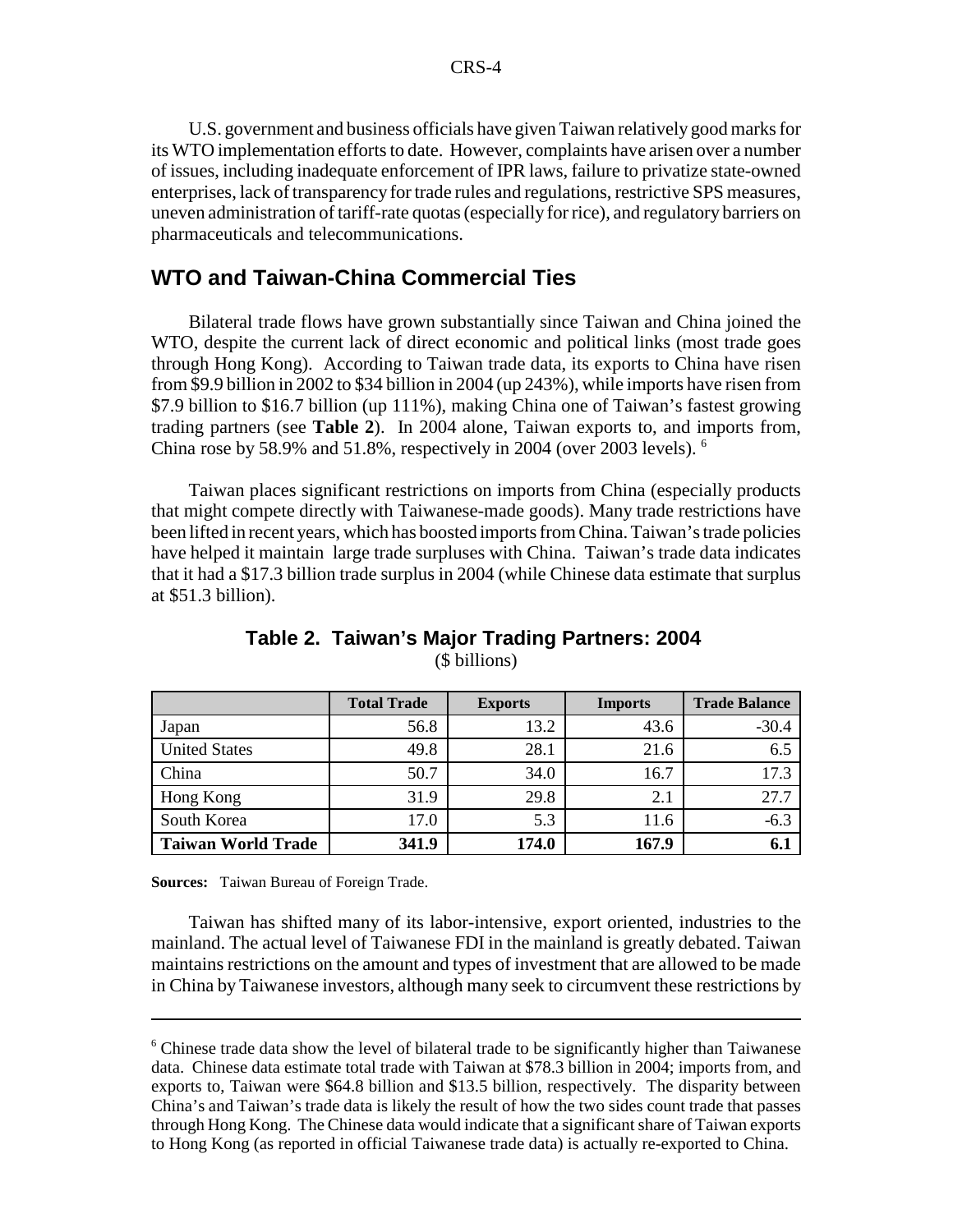investing in the mainland through off-shore companies. Taiwanese data show the cumulative level of Taiwanese FDI in China (through October 2004) at about \$39.7 billion, or 48.8% of its cumulative FDI. Some Taiwanese business groups contend that the actual level of Taiwanese FDI in China is far higher than Taiwanese and Chinese official data, with estimates ranging from \$60 billion to over \$100 billion. According to Taiwan's Ministry of Finance (MOF), Taiwanese FDI flows to the mainland over the past five years have "increased by leaps and bounds." According to the MOF, the share of Taiwan's total FDI going to the mainland (on an annual basis) rose from 33.3% in 2000 to 67.2% in 2004, an indication that mainland China has become the dominant destination for Taiwanese investors.<sup>7</sup> Electronics and electrical industries are the largest recipients of Taiwanese FDI in the mainland.

 Since 1996, the Taiwanese government has maintained a "no haste, be patient" policy, seeking to limit the level of Taiwanese investment with the mainland for security reasons, but this policy has come under review in recent years, mainly because of growing economic problems in Taiwan. The economic slowdown in the United States and other major world economies in 2001 caused Taiwanese exports (especially information technology products) to decline sharply, raising unemployment to record levels (5.3% in November 2001), and pushing the economy into recession (real GDP declined by 2.1%). These conditions led several Taiwanese government and business officials to call for an abandonment of the "no haste, be patient" policy as a means to help revive the economy. In August 2001, Taiwanese President Chen Shui-bian endorsed the replacement of the "no haste, be patient" policy with an "active opening, effective, management" policy, which would relax current restrictions on investment in the mainland, establish commercial links with China, and gradually allow mainland investment in Taiwan.

Supporters of closer economic integration with the mainland argue that Taiwanese firms must take advantage of China's growing demand for goods and services, as well as its abundant low-cost labor, in order to stay competitive in world markets. Several Taiwanese business representatives have called on the Taiwanese government to remove restrictions on direct commercial links with the mainland, as such restrictions add significant costs to doing business with China.<sup>8</sup> Some supporters of normalized trade relations with the mainland have called on the Taiwanese government to negotiate an FTA with China. Many Taiwanese policymakers believe that closer economic ties with the mainland will help to stabilize the relationship and reduce the likelihood of a Chinese invasion. Opponents of closer ties with China contend that such policies will accelerate the transfer of Taiwanese firms to the mainland, leading to a hollowing out of core industries, and raising the level of unemployment in Taiwan. Another major concern is over becoming too economically dependent on the mainland and thus becoming more vulnerable to political pressure from China.

Chinese officials have indicated support for direct trade links with Taiwan, but have often predicated that support on Taiwan's acceptance of Beijing's "One China Principle,"

<sup>7</sup> Taiwan Ministry of Finance Press Release, March 20, 2005.

<sup>&</sup>lt;sup>8</sup> One study found that establishing direct trade links between China and Taiwan would boost GDP on both sides by 3% and increase trade by a total of \$10 billion. See Peter Chow, Francis Tuan and Zhi Wang, "WTO Accession and Economic Integration Among Taiwan, Hong Kong and China," *Pacific Economic Review* (October 2001).